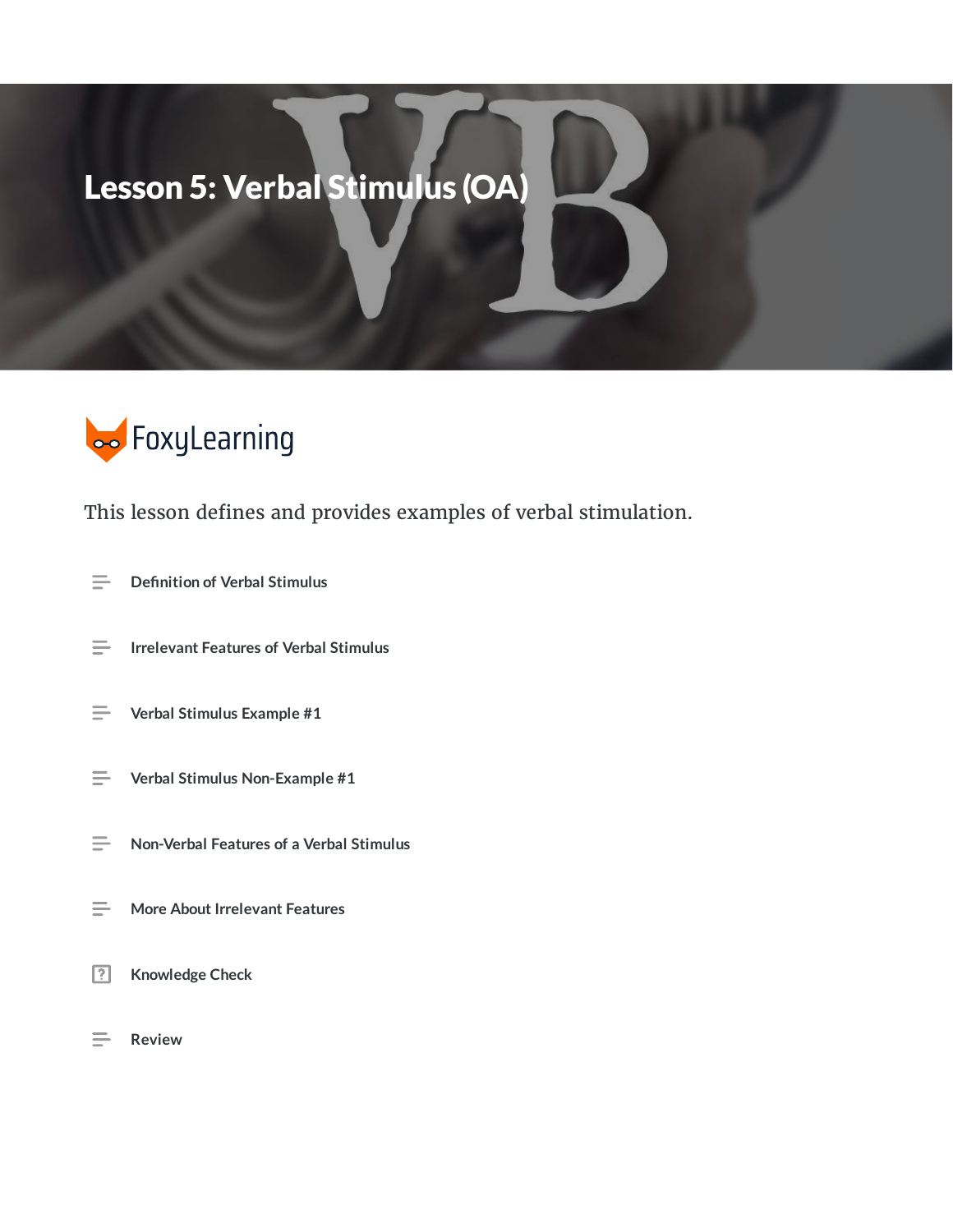## **Definition of Verbal Stimulus**

**00:12**

A **verbal stimulus** is a physical energy change capable of affecting an organism's sensory receptors that has a specific form or pattern which, as a unit, has controlling effectiveness and is the result of verbal behavior.

## **Verbal Stimulus**

A physical energy change capable of affecting an organism's sensory receptors that has the following features:

#### **DE F IN IN G F E ATUR E S**

**•** It has a specific form or pattern which, as a unit, has controlling effectiveness

**•** It is the result of verbal behavior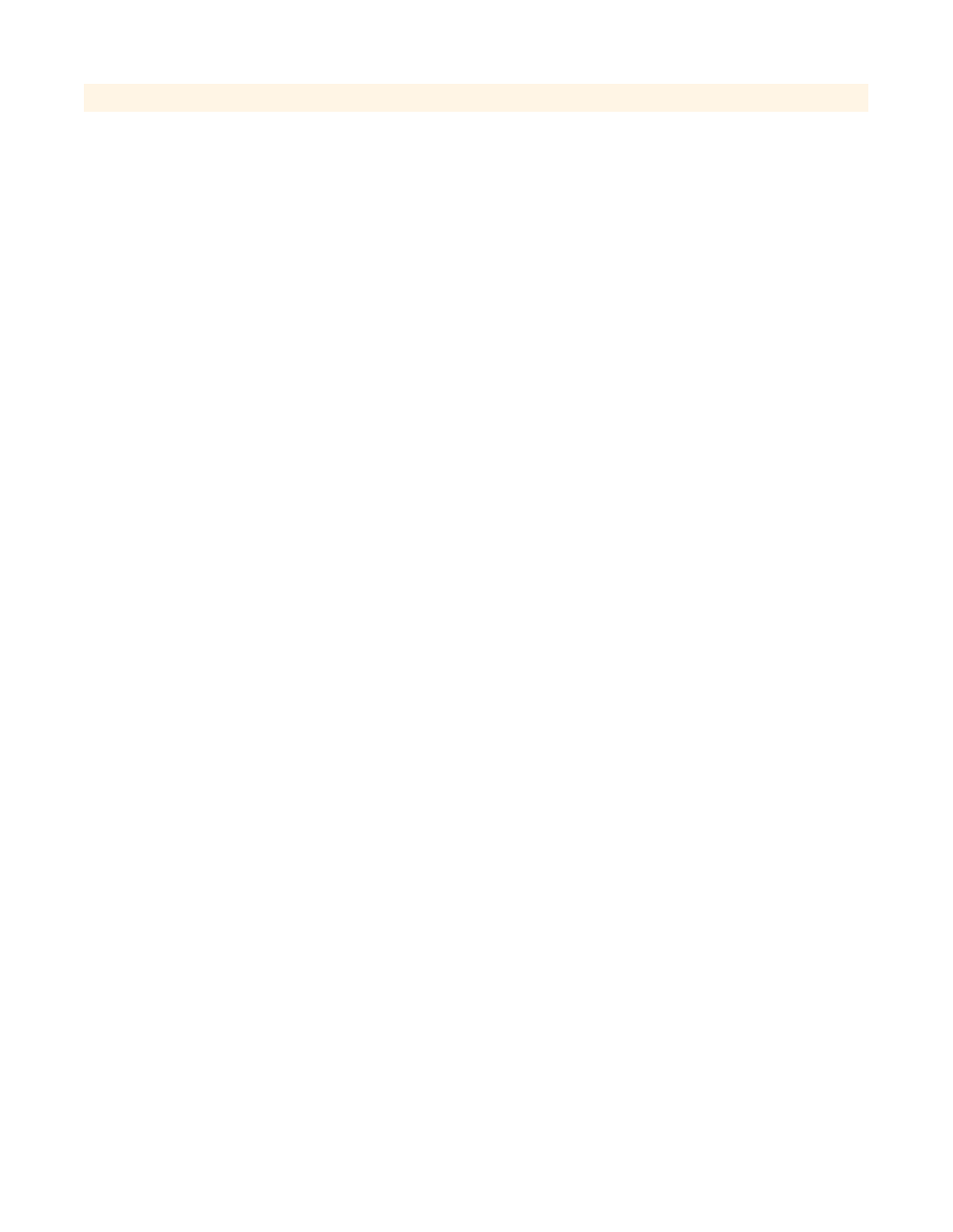## **Irrelevant Features of Verbal Stimulus**

**00:17**

Features that are *irrelevant* to the classification of a stimulus as verbal include its modality (such as auditory, visual, etc.), its dynamic characteristics (such as size, intensity, etc.), and its functions (such as discriminative, reinforcing, punishing, etc.).

#### **Verbal Stimulus**

A physical energy change capable of affecting an organism's sensory receptors that has the following features:

#### **IR R E LE VAN T F E ATUR E S**

| Modality: auditory, visual, etc.                       |
|--------------------------------------------------------|
| Dynamic characteristics such as size, intensity, etc.  |
| Function: discriminative, reinforcing, punishing, etc. |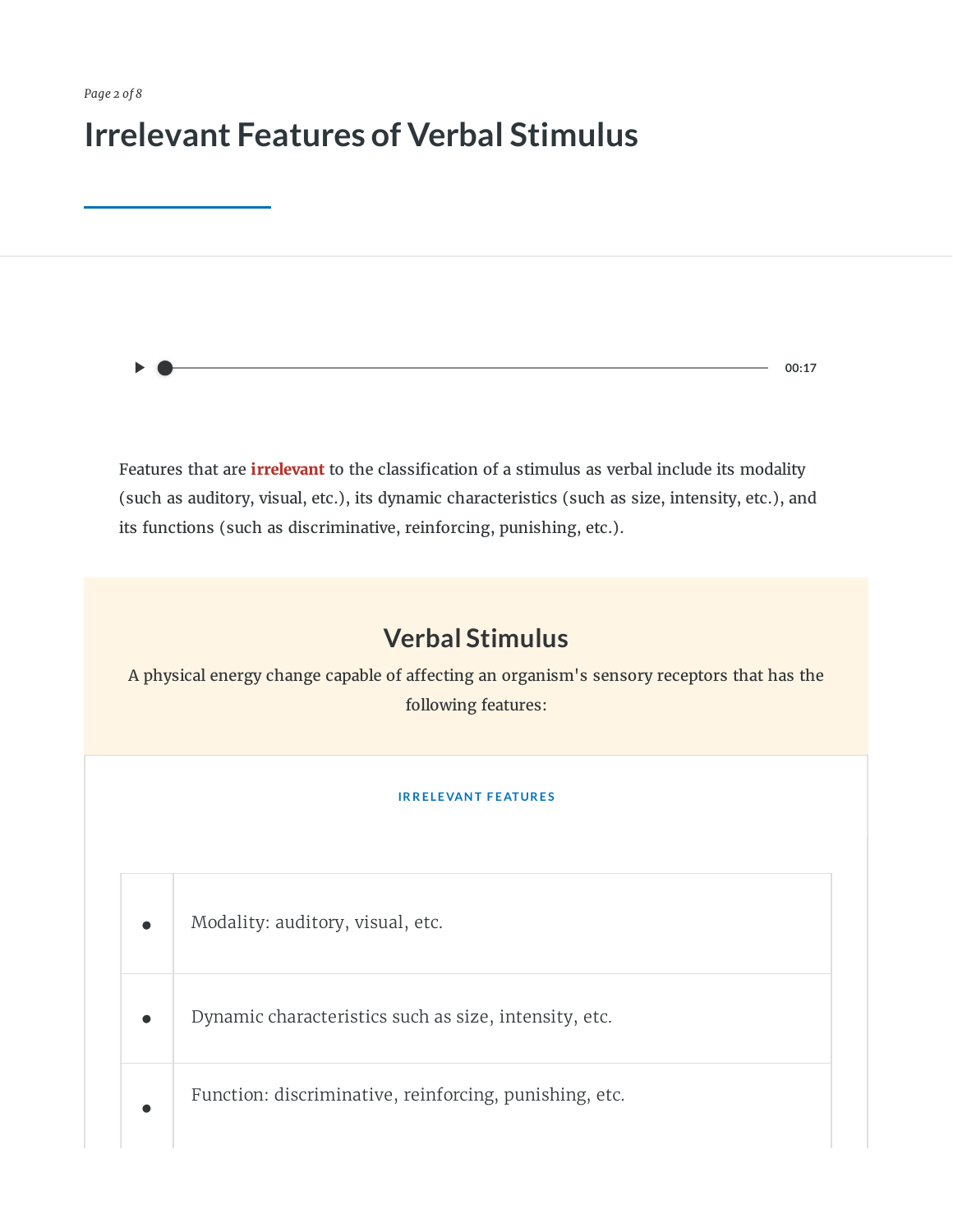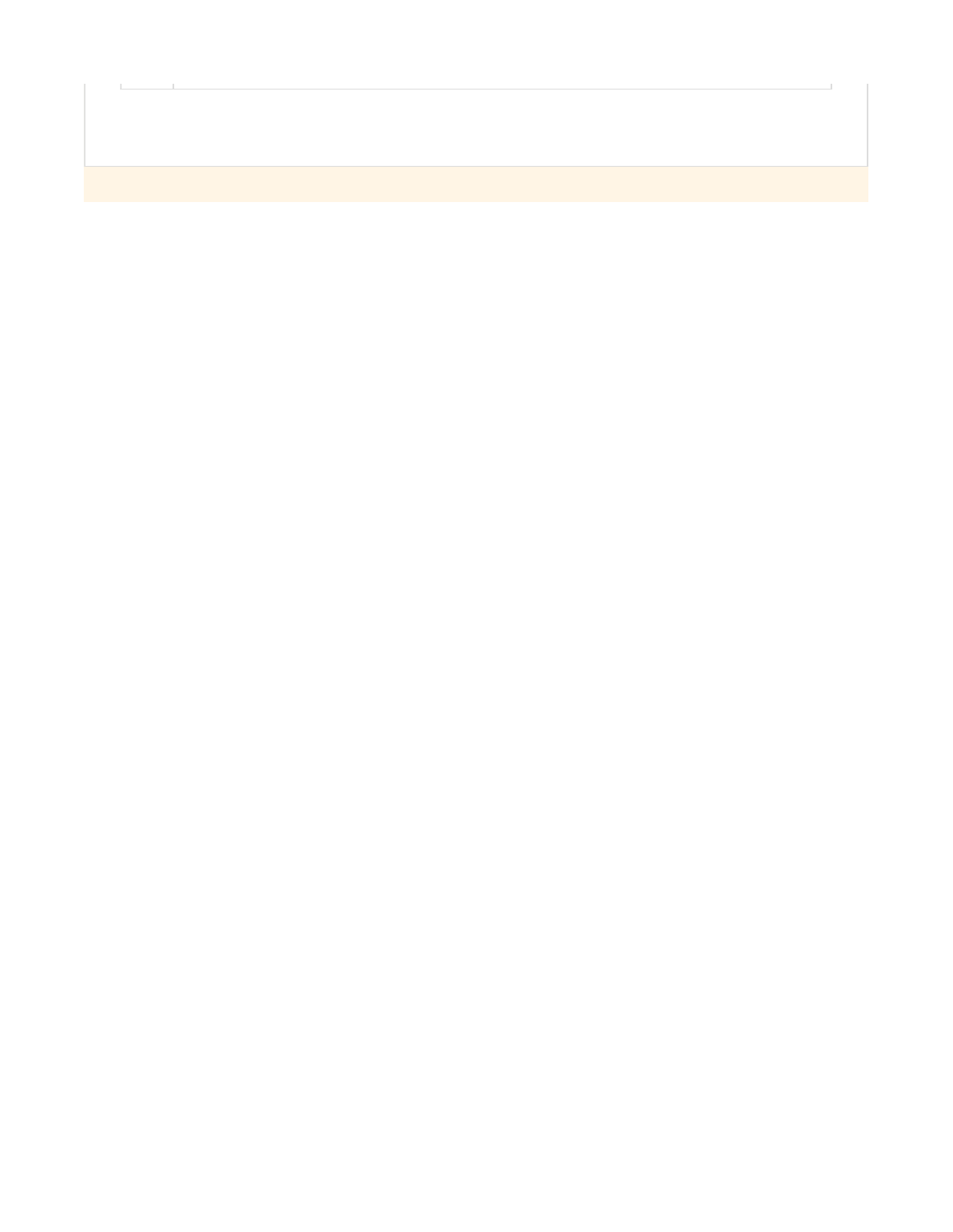## **Verbal Stimulus Example #1**

**00:13**

When someone engages in the behavior of saying "dog," for example, they produce sound waves that result in an auditory stimulus that can be heard either by someone else or the speaker him or herself. The auditory stimulus "dog" is a verbal stimulus.



**Note how this example has all of the dening features of verbal behavior:**

**Verbal Behavior**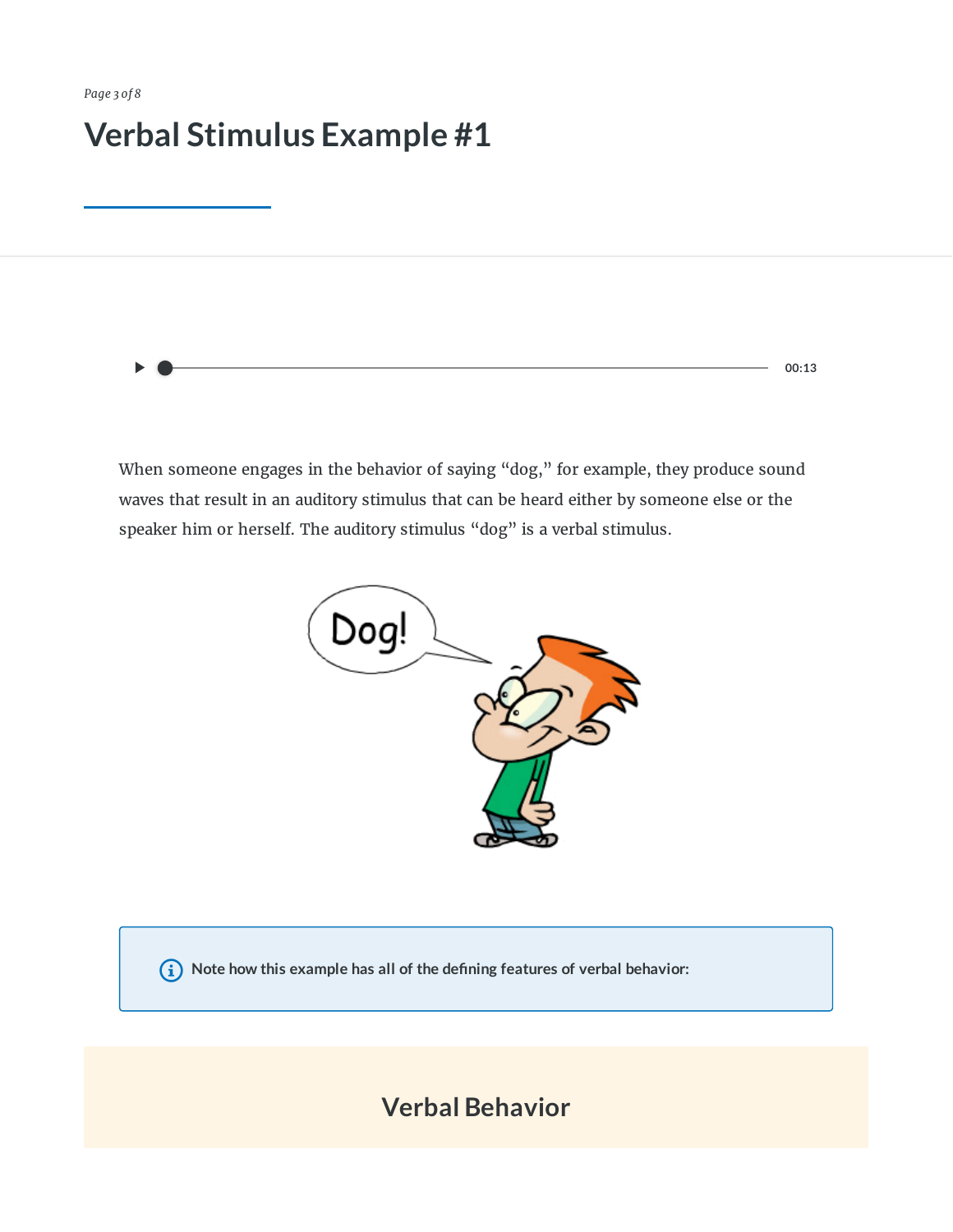|   |                                                                                      | Behavior that has the following features: |
|---|--------------------------------------------------------------------------------------|-------------------------------------------|
|   | <b>DEFINING FEATURES</b>                                                             | <b>IRRELEVANT FEATURES</b>                |
|   |                                                                                      |                                           |
|   | It has a specific form or pattern which, as a unit, has controlling<br>effectiveness |                                           |
| J | It is the result of verbal behavior                                                  |                                           |
|   |                                                                                      |                                           |
|   |                                                                                      |                                           |
|   | <b>DEFINING FEATURES</b>                                                             | <b>IRRELEVANT FEATURES</b>                |
|   |                                                                                      |                                           |
|   | Modality: auditory, visual, etc.                                                     |                                           |
|   | Dynamic characteristics such as size, intensity, etc.                                |                                           |
|   | Function: discriminative, reinforcing, punishing, etc.                               |                                           |
|   |                                                                                      |                                           |
|   |                                                                                      |                                           |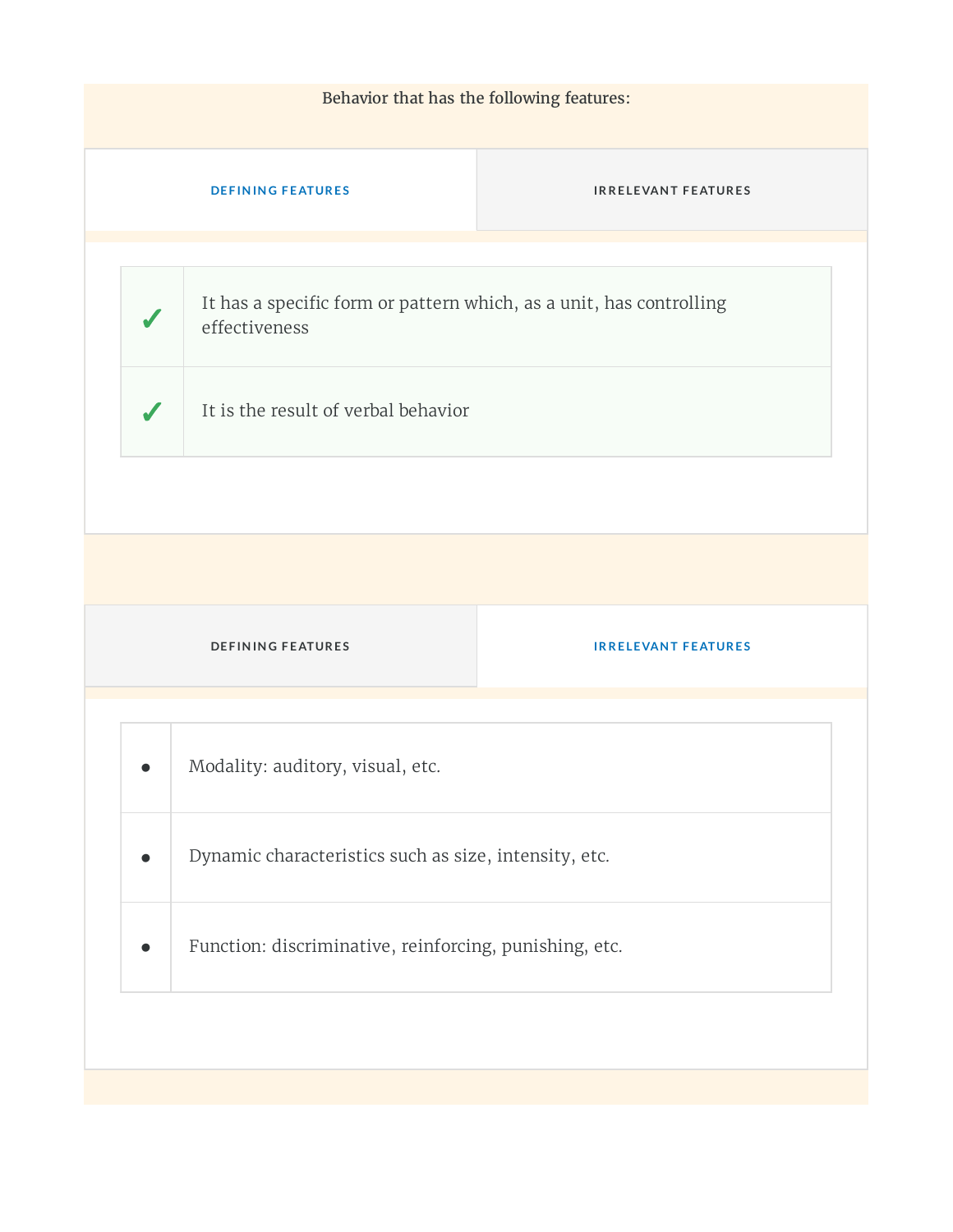*Page 4 of 8*

# **Verbal Stimulus Non-Example #1**

**00:09**

A picture of a dog, or an actual dog itself, is a non-verbal stimulus. It is a visual stimulus that is **not** the result of prior verbal behavior.



**Note how this example is lacking one of the dening features of verbal behavior:**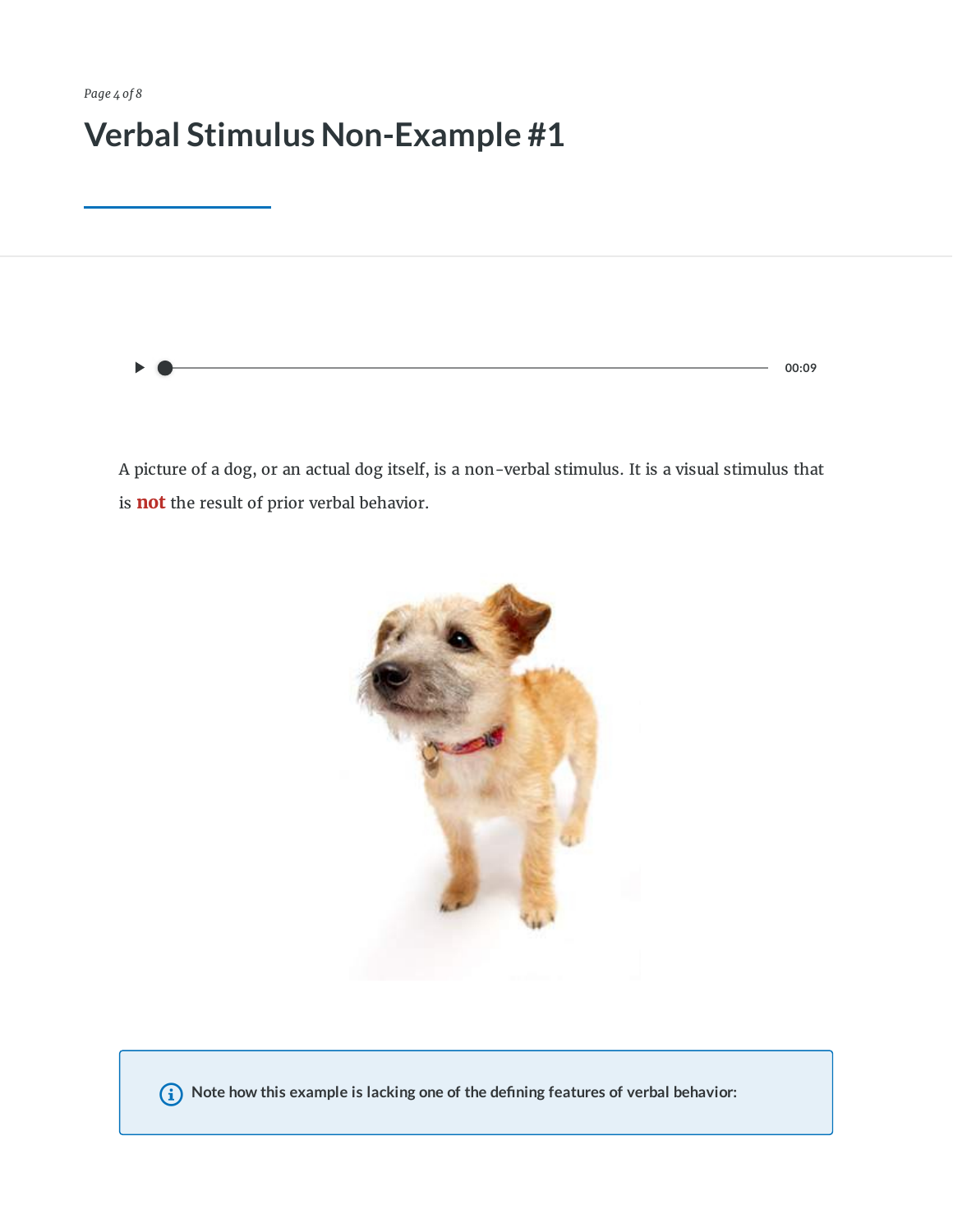## **Verbal Behavior**

Behavior that has the following features:

|   | <b>DEFINING FEATURES</b>                                                             | <b>IRRELEVANT FEATURES</b> |
|---|--------------------------------------------------------------------------------------|----------------------------|
|   |                                                                                      |                            |
|   | It has a specific form or pattern which, as a unit, has controlling<br>effectiveness |                            |
| X | It is the result of verbal behavior                                                  |                            |
|   |                                                                                      |                            |
|   |                                                                                      |                            |
|   | <b>DEFINING FEATURES</b>                                                             | <b>IRRELEVANT FEATURES</b> |
|   |                                                                                      |                            |
|   | Modality: auditory, visual, etc.                                                     |                            |
|   | Dynamic characteristics such as size, intensity, etc.                                |                            |
| ● | Function: discriminative, reinforcing, punishing, etc.                               |                            |
|   |                                                                                      |                            |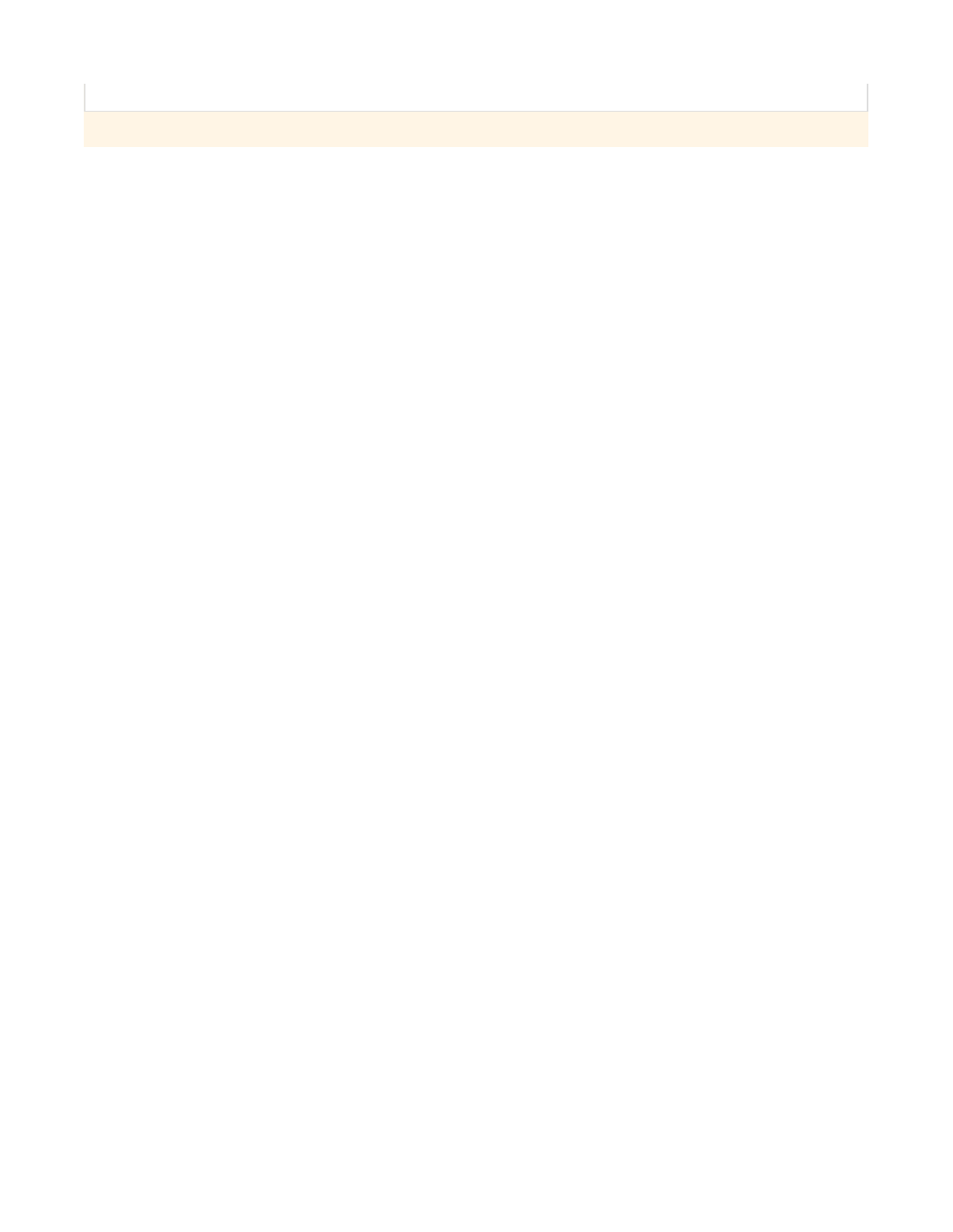## **Non-Verbal Features of a Verbal Stimulus**

A verbal stimulus may have features that are non-verbal. For example, if you say "dog" very

**00:16**

loudly and someone says "too loud," the response "too loud" is not controlled by the pattern of the stimulus that results from your verbal behavior, but rather by a dynamic characteristic of that stimulus.

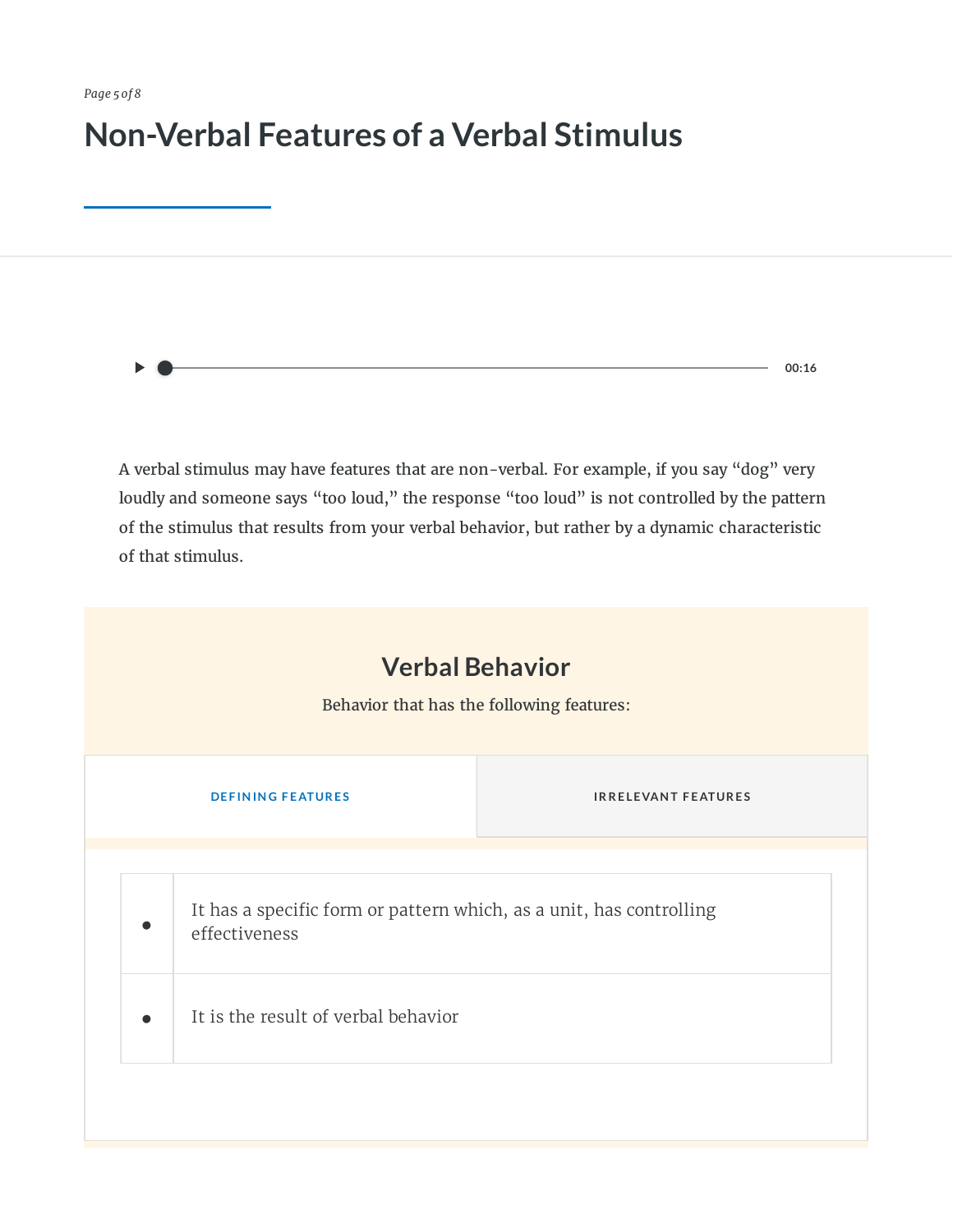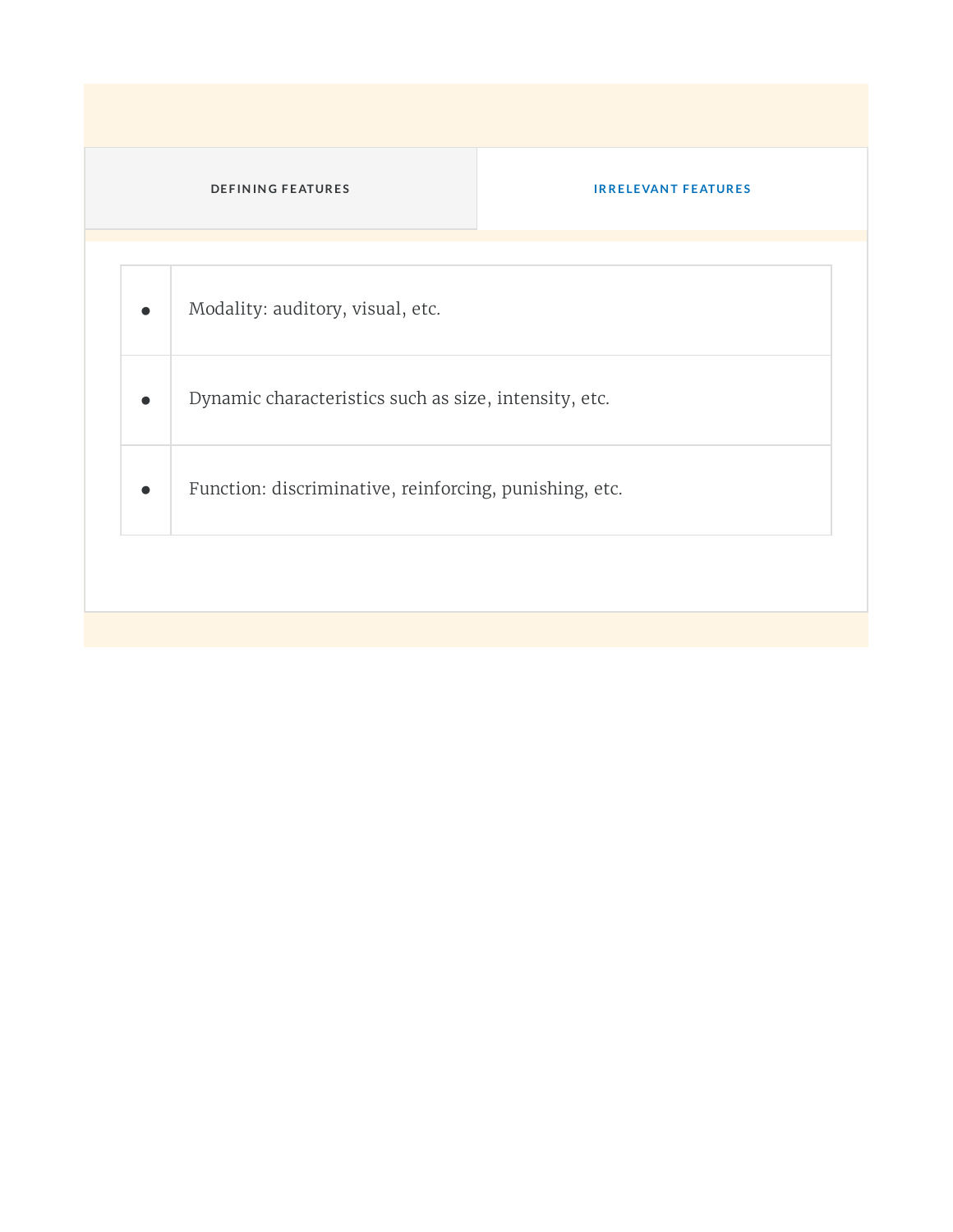*Page 6 of 8*

## **More About Irrelevant Features**

**00:14**

The topography of the verbal behavior that results in the verbal stimulus is not important. Our first example involved vocal verbal behavior, but if we had written the word "dog," then the resulting visual pattern or sequence would also be a verbal stimulus.

## **Verbal Behavior**

Behavior that has the following features:

|           | <b>IRRELEVANT FEATURES</b>                             | <b>DEFINING FEATURES</b> |
|-----------|--------------------------------------------------------|--------------------------|
|           |                                                        |                          |
| $\bullet$ | Modality: auditory, visual, etc.                       |                          |
|           | Dynamic characteristics such as size, intensity, etc.  |                          |
| $\bullet$ | Function: discriminative, reinforcing, punishing, etc. |                          |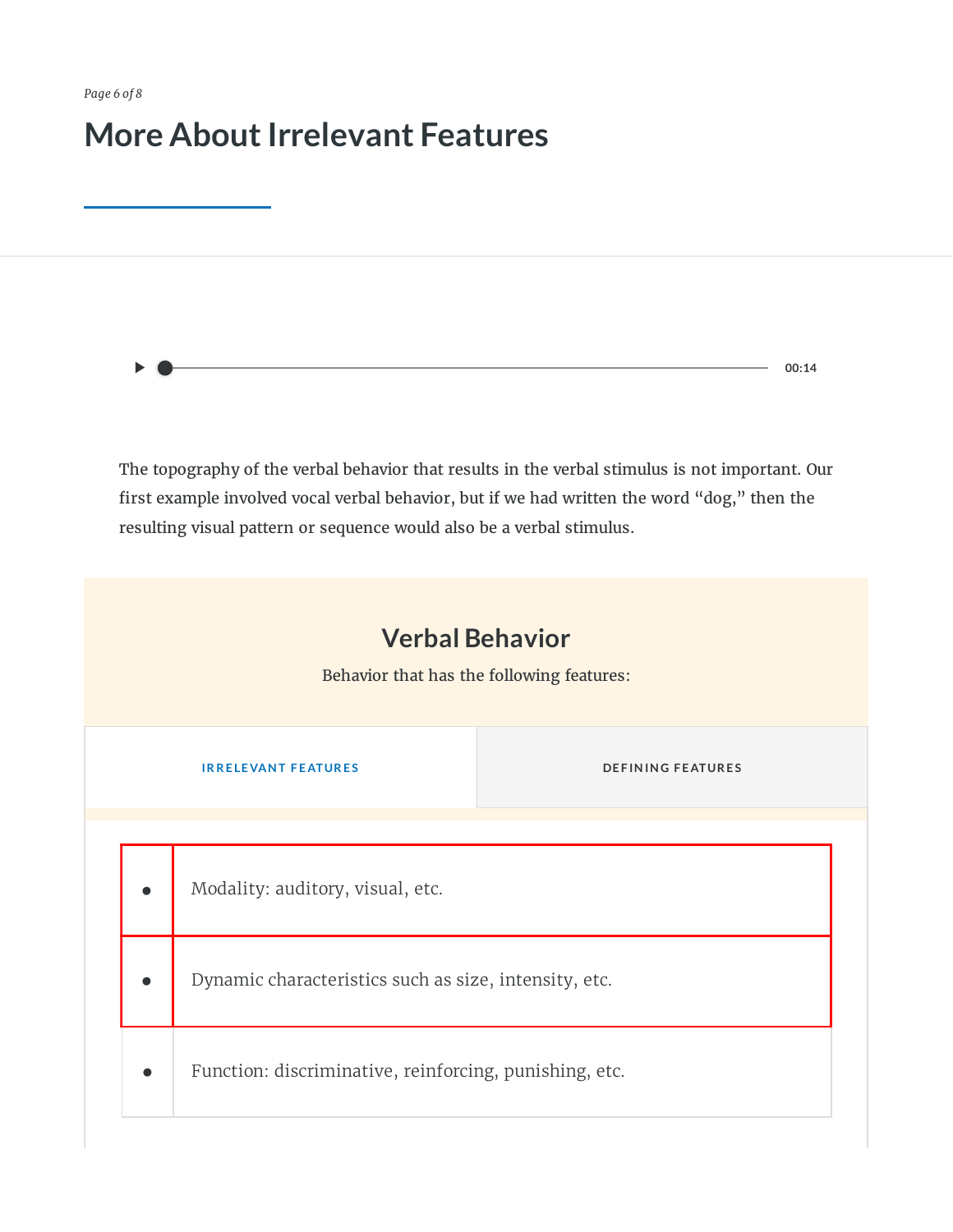|           | <b>IRRELEVANT FEATURES</b>                                                           | <b>DEFINING FEATURES</b> |
|-----------|--------------------------------------------------------------------------------------|--------------------------|
|           |                                                                                      |                          |
|           | It has a specific form or pattern which, as a unit, has controlling<br>effectiveness |                          |
| $\bullet$ | It is the result of verbal behavior                                                  |                          |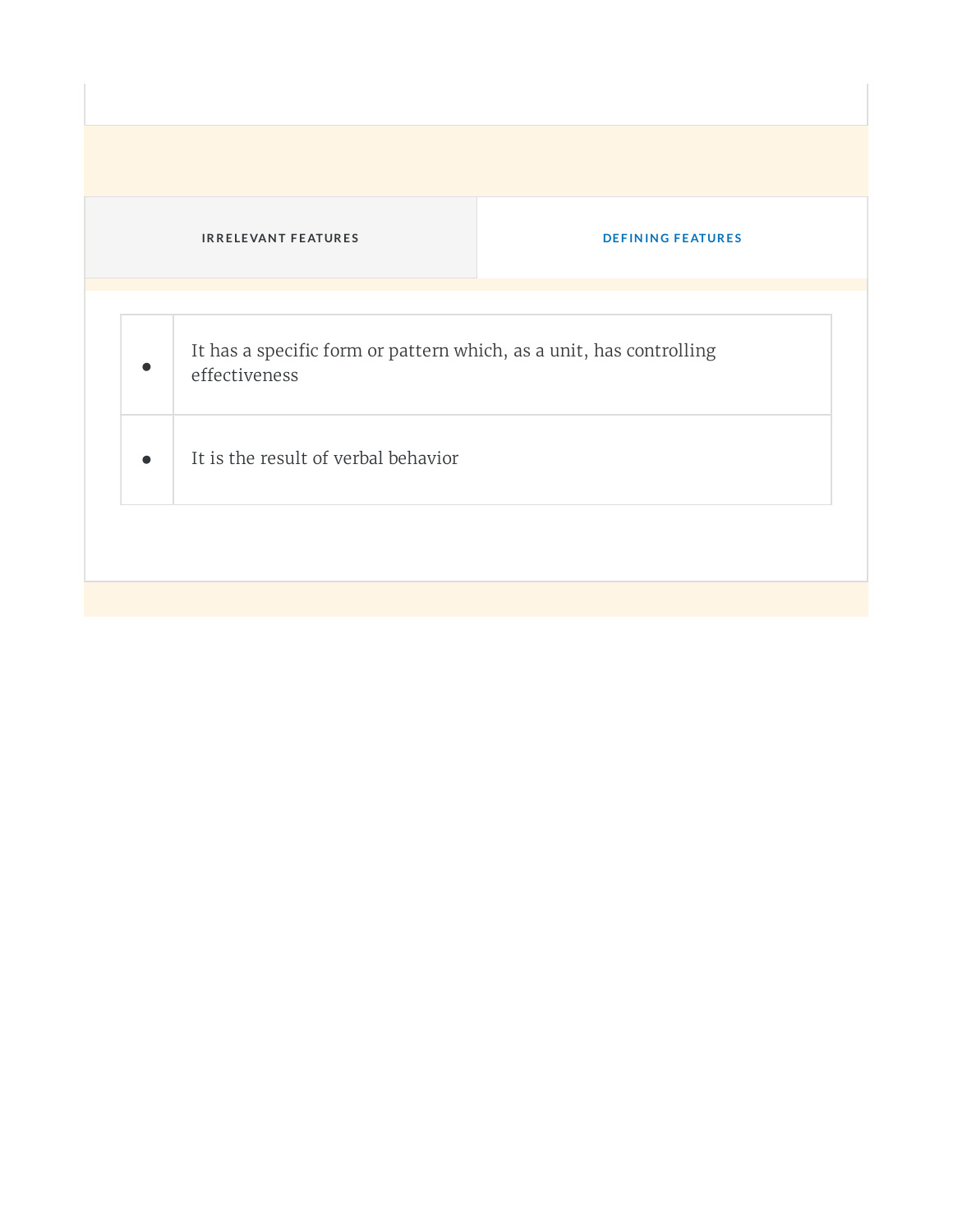*Page 7 of 8*

## **Knowledge Check**

You will be presented with a series of examples. Indicate whether each example illustrates a verbal or non-verbal stimulus.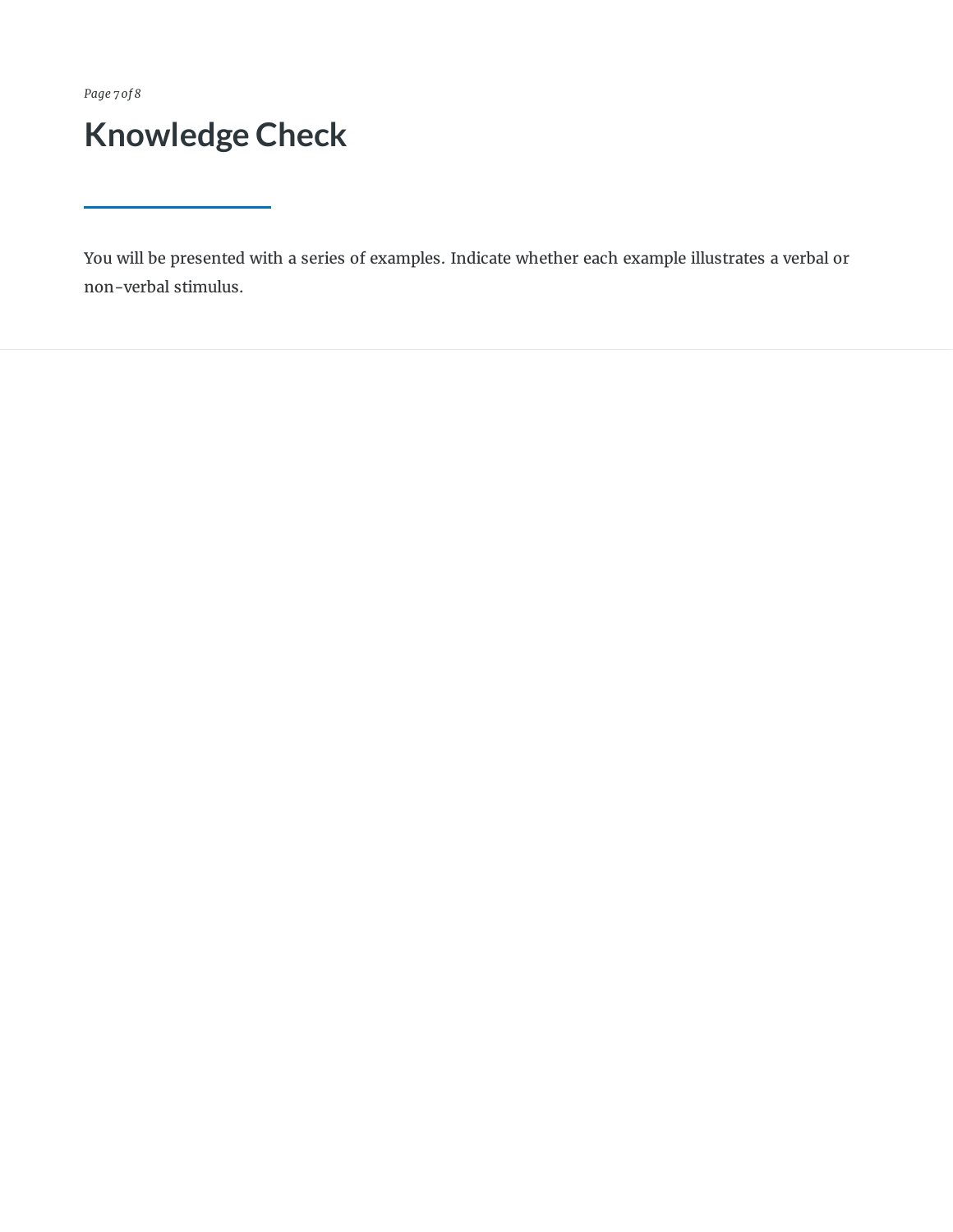01/07

Someone picks up a rock and throws it at you. Seeing the throwing motion and the approaching rock can be considered a visual stimulus that is:

verbal  $\bigcap$ 

non-verbal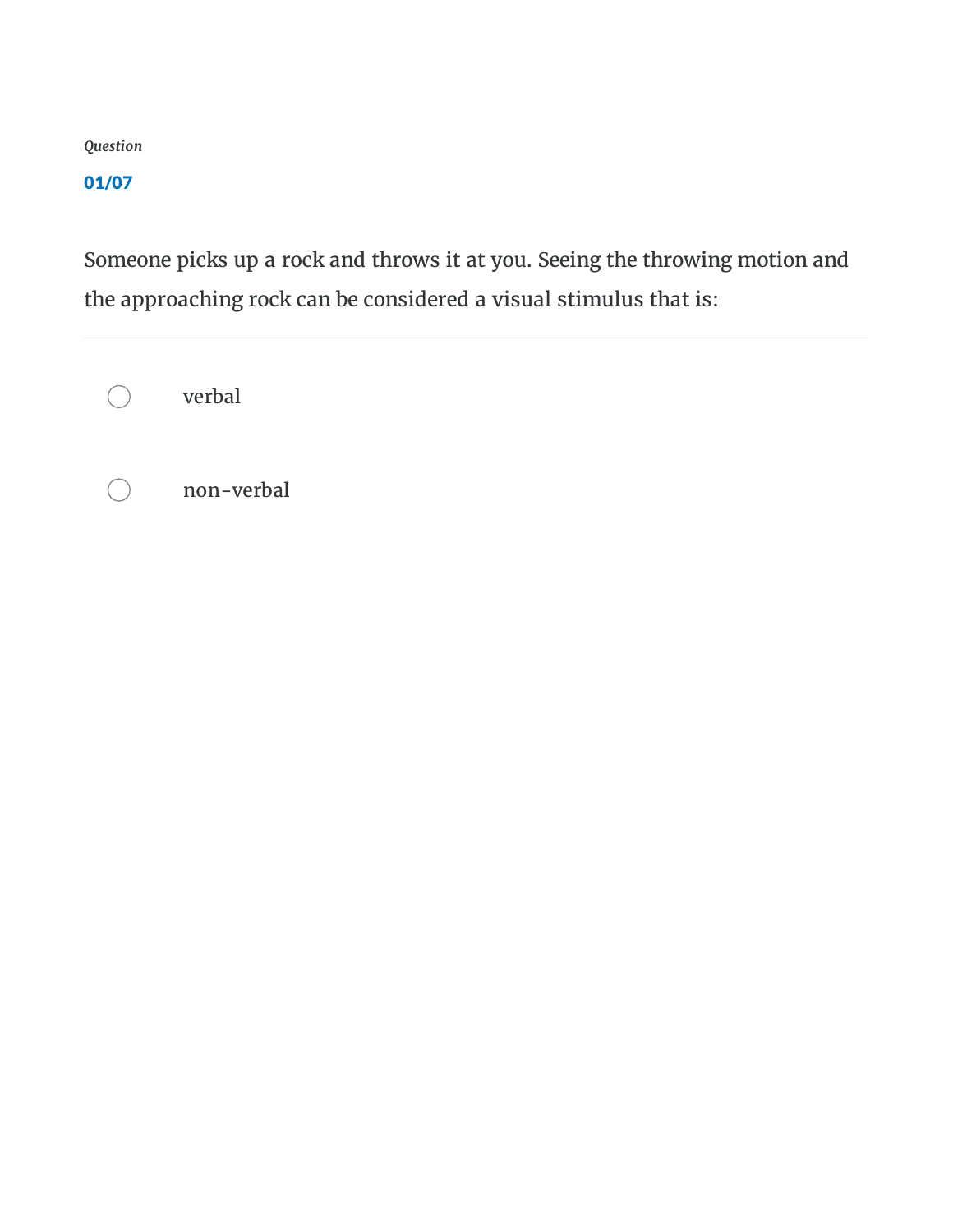#### 02/07

Someone picks up a rock and throws it at you, but you don't see the person do it. Your friend says "duck." The auditory stimulus that results from your friend's vocal behavior is:

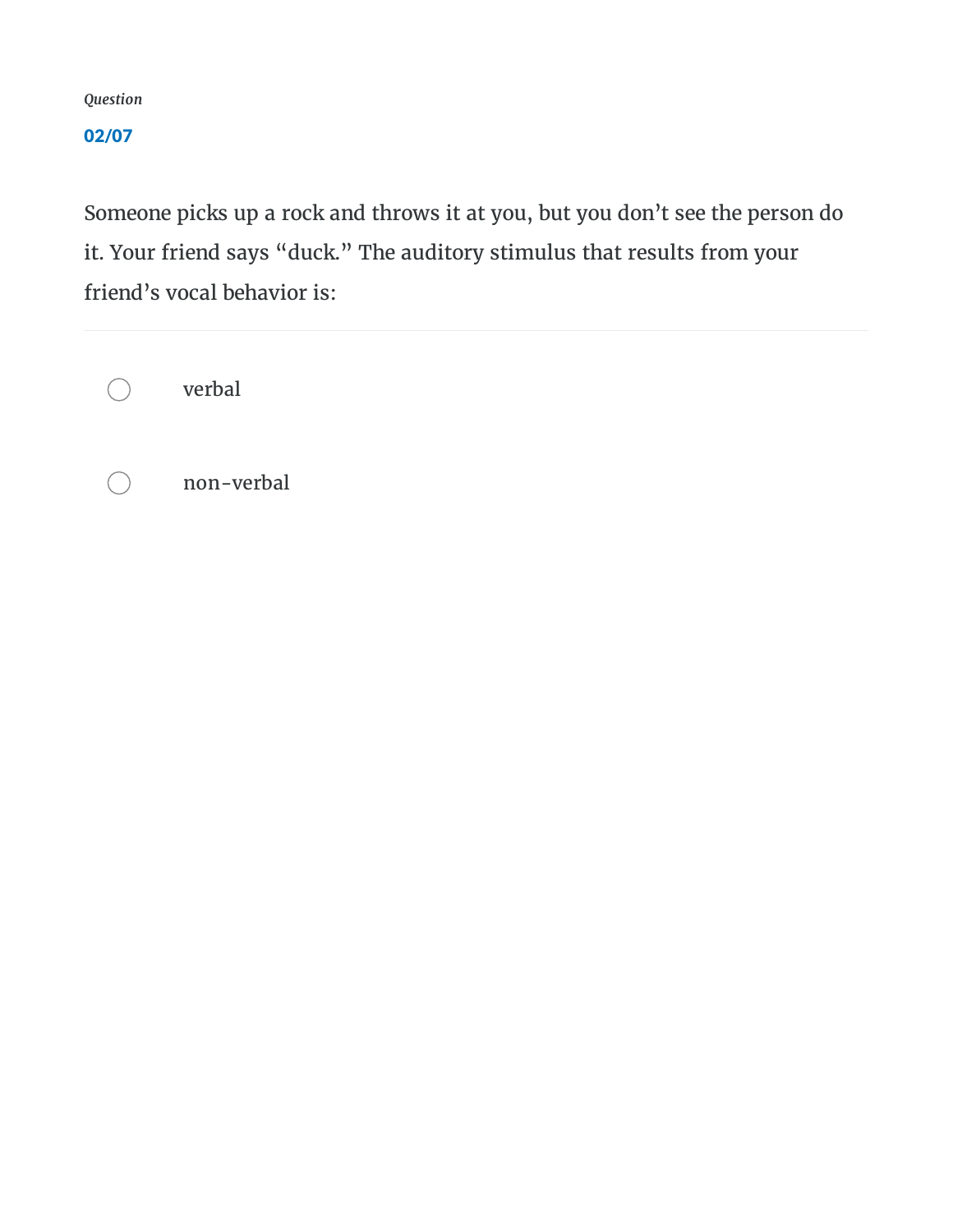03/07

You are driving down the road and see a sign that says "Beware of falling rocks." The sign is a visual stimulus that is:

verbal  $( )$ non-verbal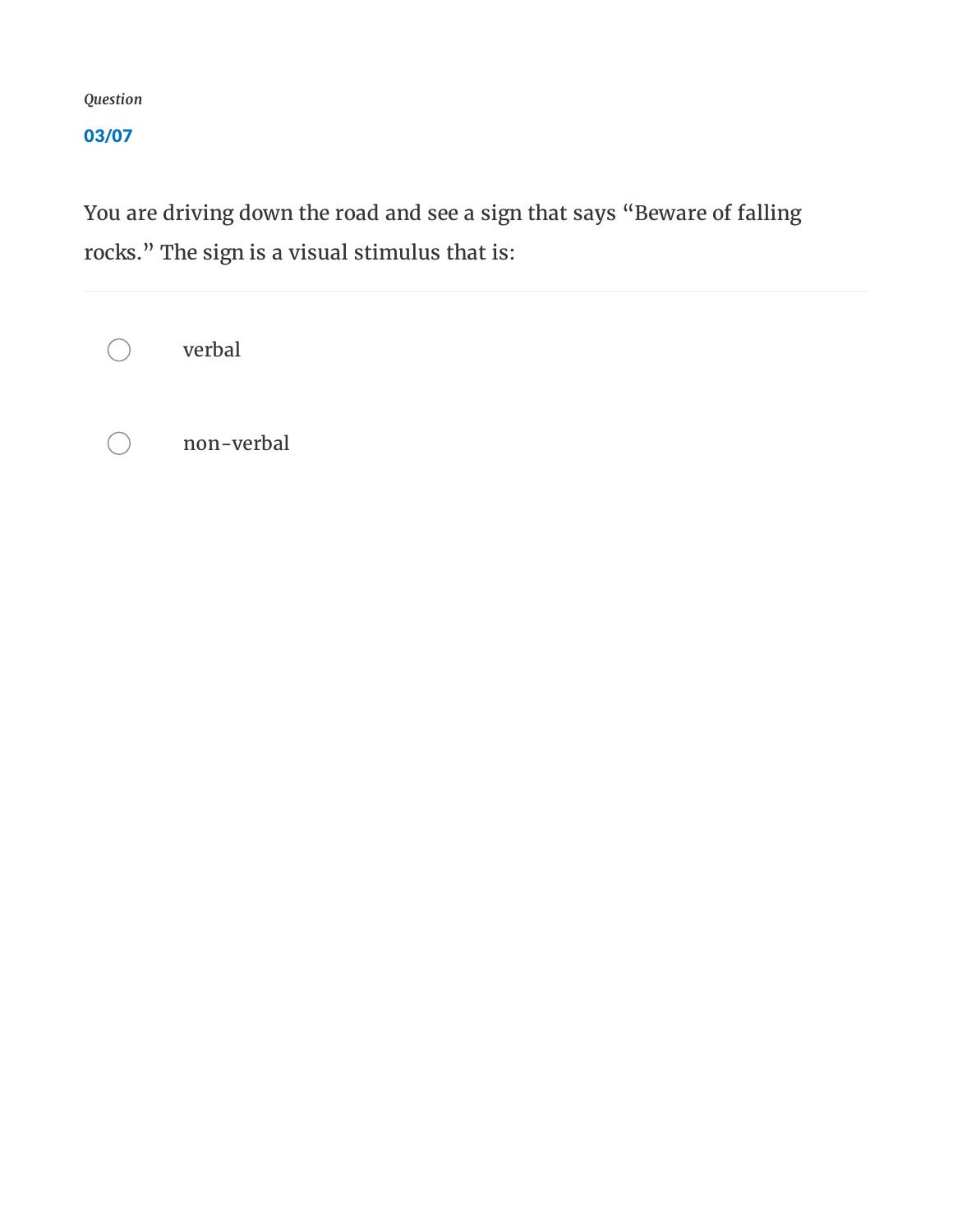04/07

When a bee flies it produces an auditory stimulus that we call a buzzing sound. That buzzing sound is:

verbal  $\bigcirc$ non-verbal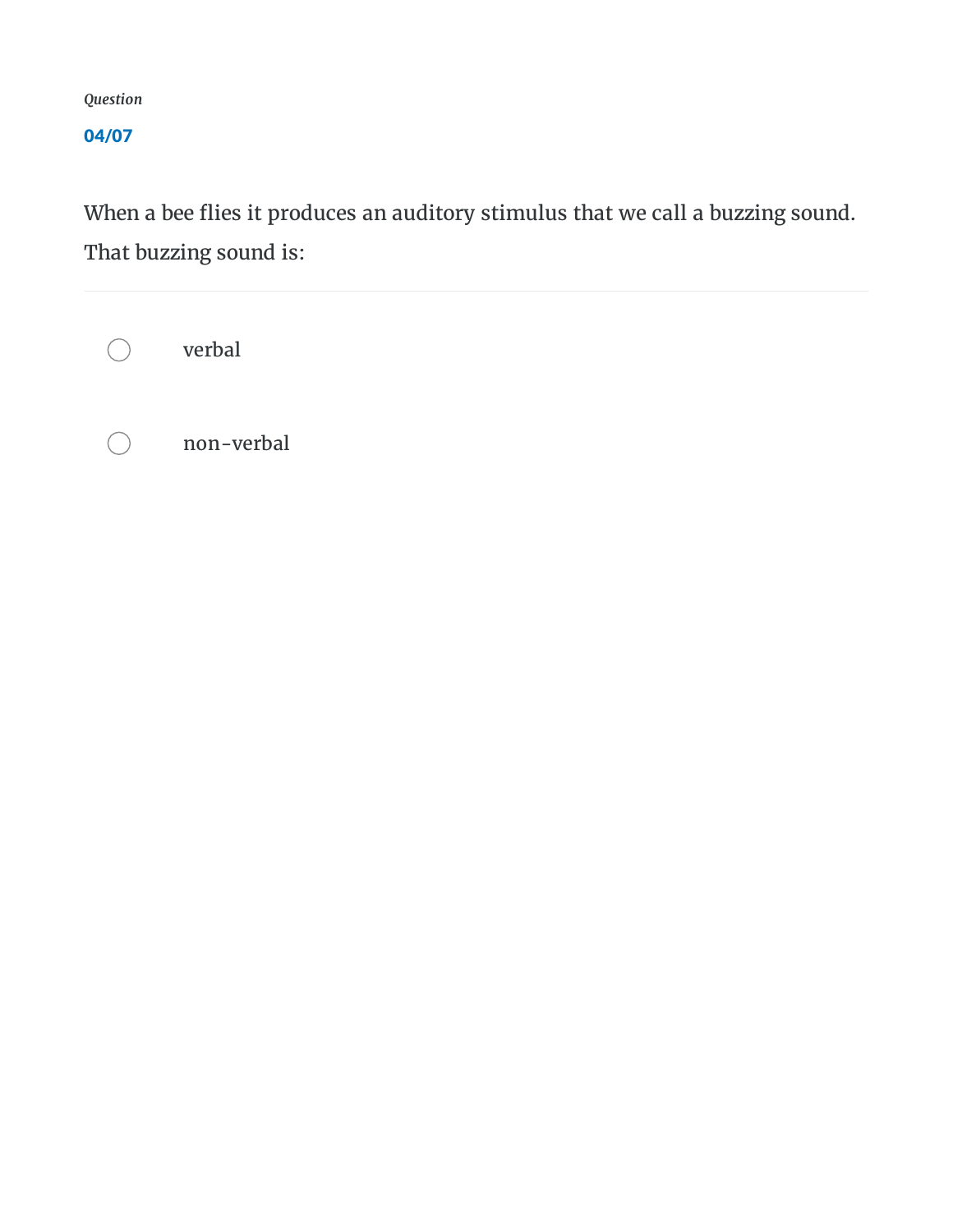05/07

A doughnut looks a lot like the letter "o" and you tend to say "o" whenever you see a doughnut. The doughnut is a visual stimulus that is:

verbal  $( )$ non-verbal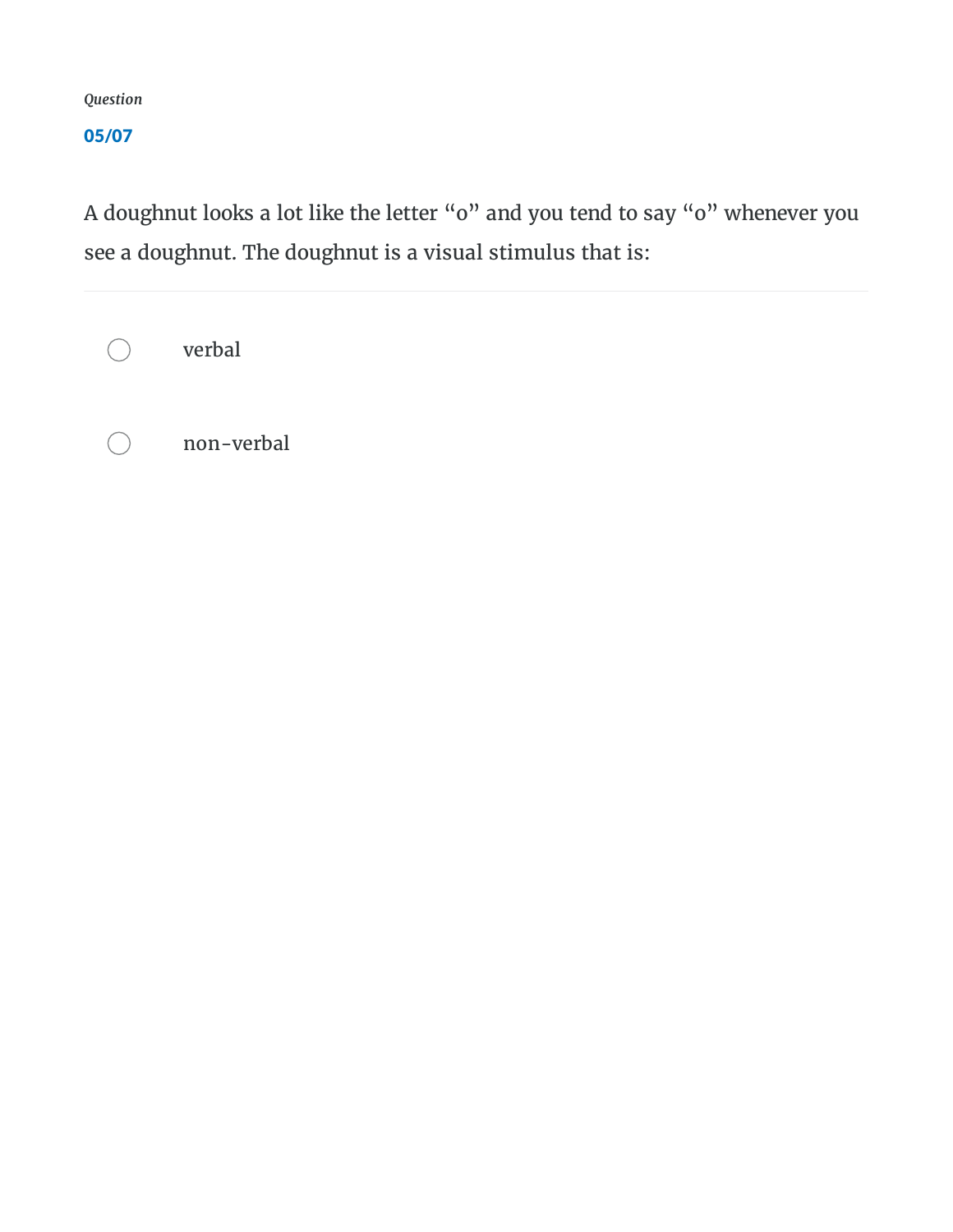06/07

You see the word "Pepsi" written in the sky and say "Those are really large letters." The size of the letters is a visual stimulus feature that is:

verbal  $\bigcirc$ non-verbal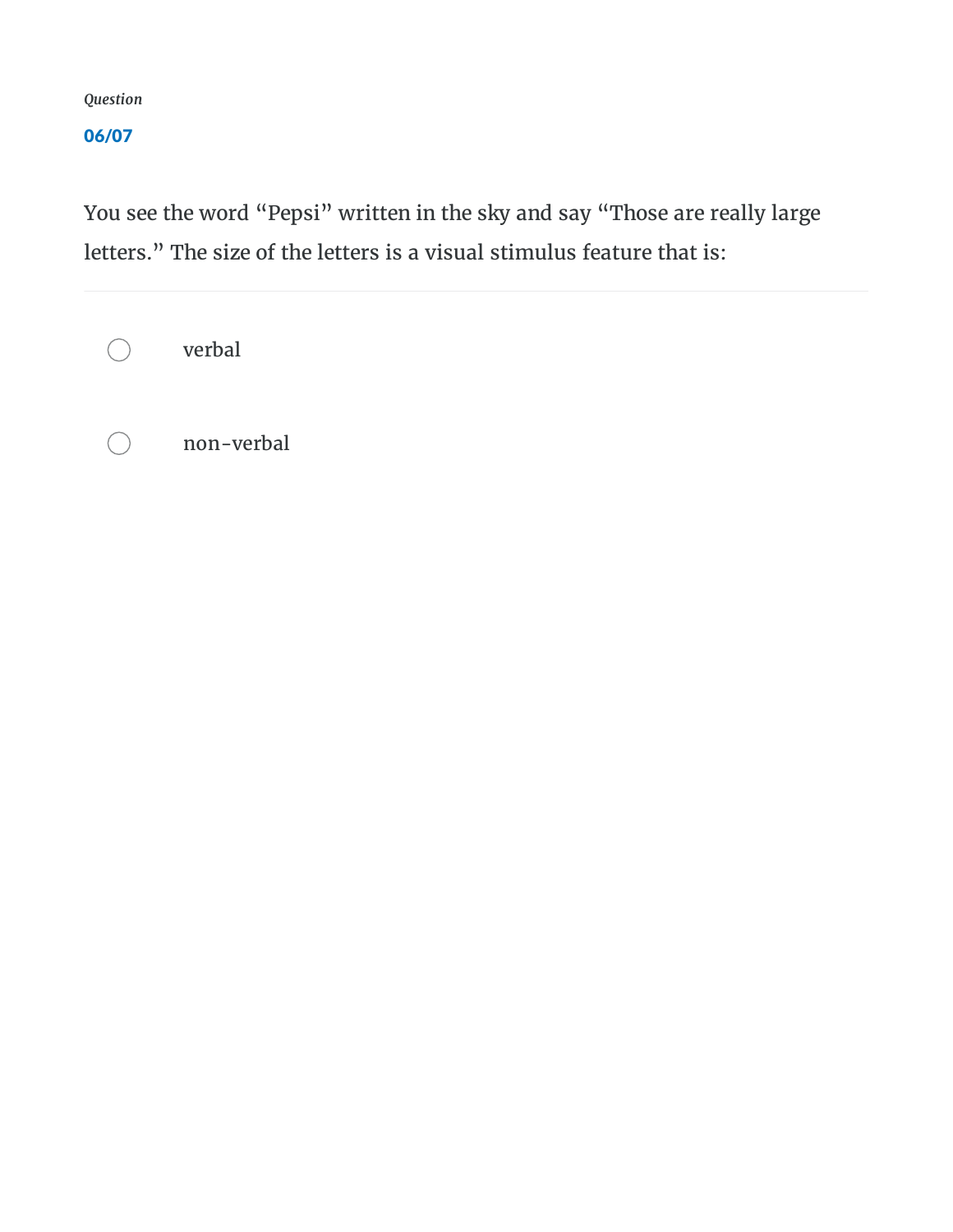#### 07/07

You see the word "Pepsi" written in the sky. The spatial relationships between the letters and their overall pattern is a(n) \_\_\_\_\_\_\_\_\_\_\_\_\_\_\_ stimulus that evokes the response "Pepsi."

verbal  $($ 

non-verbal $($